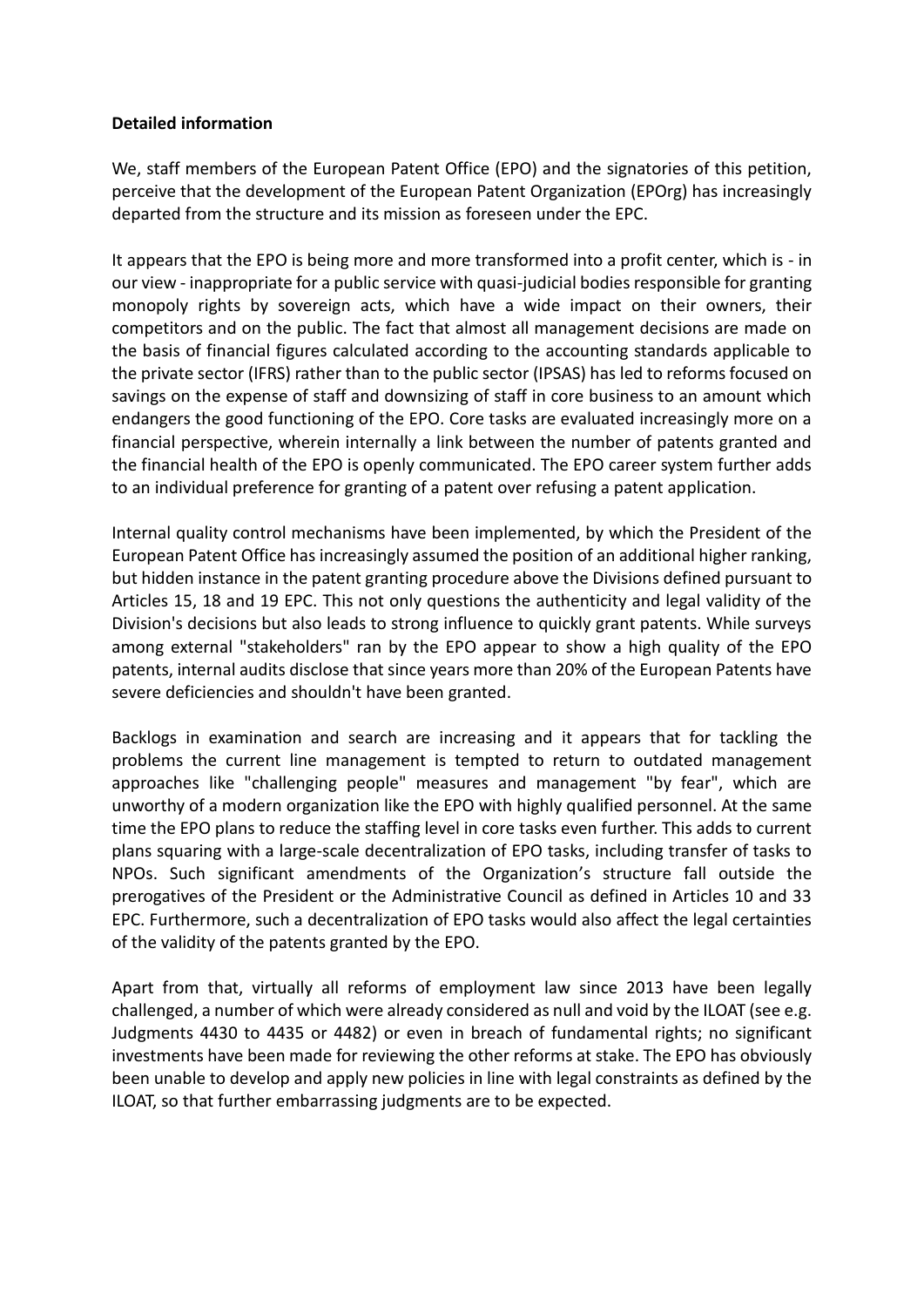All these issues have not been appropriately tackled due to the long-lasting failure of the EPO Administration to engage in a genuine social dialog with the staff representation and trade unions, who have drawn attention to them repeatedly to no avail.

Therefore, we consider an external review of the EPO's situation by a Conference of Ministers of the Contracting States under Article 4a EPC to be expedient; such a Conference is anyway long overdue in view of Article 4a EPC.

We call on you to have anew a close look:

- at the development and administration of the organization's resources, in particular the alarming reduction of staffing levels in the core tasks;
- at the development of EPO employment law, at the (absence of) internal dialogue with social partners; and
- at hidden attempts to de-centralize the EPO towards National Patent Offices and weaken the roles and competencies of the various organs defined under the EPC

We also call you to reflect on whether the strategic governance of the EPO is compatible with the long-term continuity of the Organization's existence and with the future fulfillment of its mission, also in the context of its role in the Unitary Patent system.

We ask you to transmit this petition to your Ministries in order to convene such Conference without delay.

## The non-exhaustive list of signs of derailment of the EPO includes:

Management of core business and Quality:

- Staffing level in core business has been reduced significantly during the past years and the office plans to continue the reduction of staffing level in core tasks by 25% of examiners and by 50% of formalities officers;
- Since the beginning of 2021 until the end of April 2022 an increase of the examination backlog by about 12% and search backlog by 5% is visible;
- Rather than adapting the recruitment plans in core business to the actual situation the Office continues to focus on prioritizing and re-shuffling examiners tasks in examination and search;
- The latest figures of the internal quality audit disclose a decreasing trend of quality of grant decisions from an already low compliance rate of 80% in April 2021 down to less than 75% at the end of March 2022.

Decentralisation initiatives:

- The EPO has proposed a new "mobility" program which includes secondment of patent examiners between the EPO and NPOs without limitations; it further focuses on harmonization of IT structures between NPOs and the EPO rather than primarily investing in the tools to support the core work;
- By the reorganization of 1 April 2022, EPO examining divisions and EPO formality officers were artificially separated geographically to different sites, without any added value for the EPO work procedures;